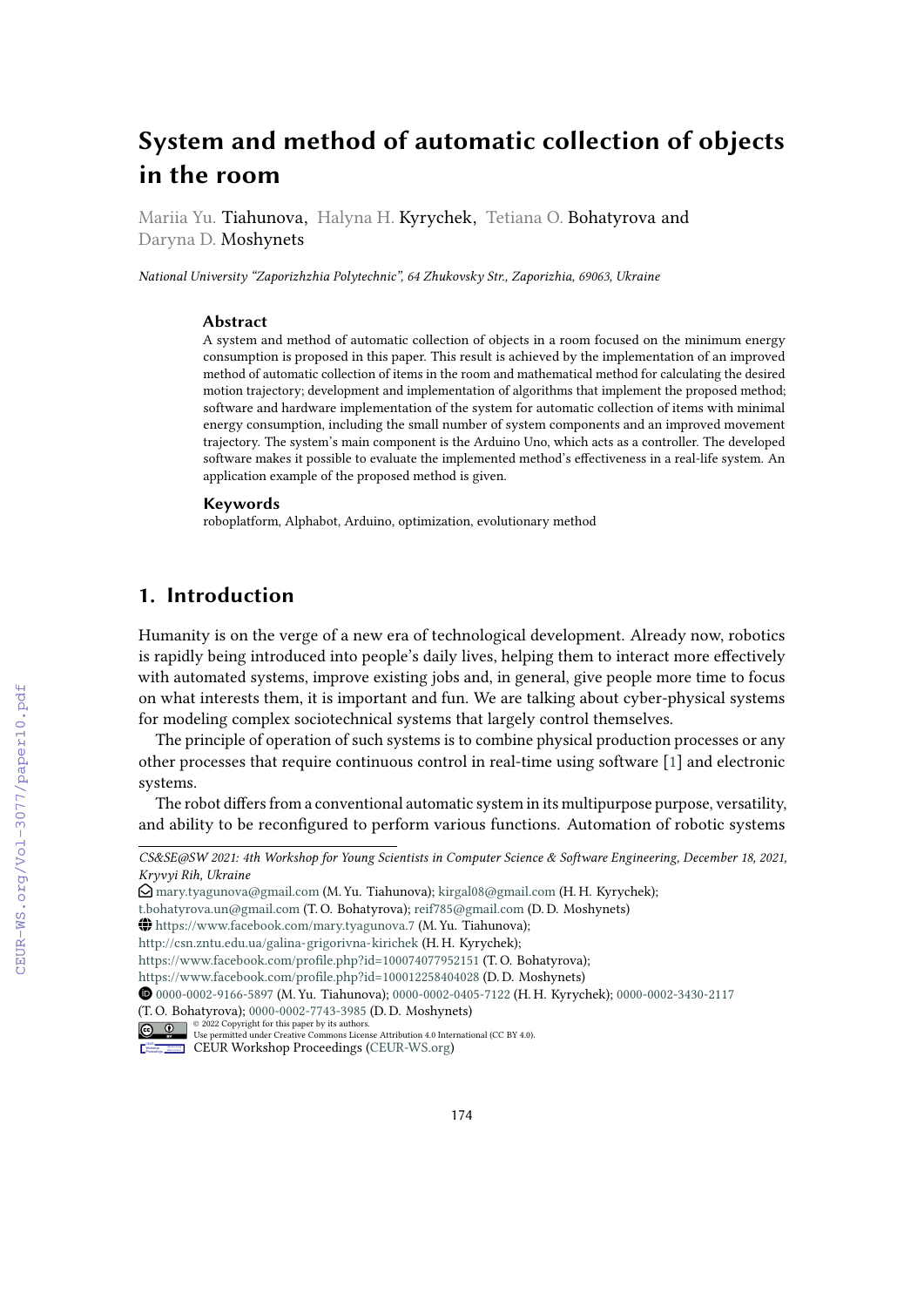requires the development of robots capable of intellectual activity, using a pre-prepared program or artificial intelligence technologies [\[2,](#page-12-0) [3,](#page-12-1) [4\]](#page-12-2).

Today, the use of robots covers almost all industries and tasks. With the rapid development of robotics, human-machine interaction will soon become a common daily practice. Moreover, today technological advances are increasing the adaptability and flexibility of robots. Most people in developed countries prefer home automation, allowing control of lighting, air conditioning, audio content, security systems, and home appliances. Much attention is paid to the creation of mobile robots that are used in home conditions or in situations where the presence of a person is dangerous and optional. Modern robotics focuses on the complete automation and autonomy of robots and robotic systems. A characteristic feature of work is the ability to partially or completely fulfill the mechanically motor and intellectual functions of a person.

Additional support is provided by connected jobs that apply to all types of services, such as robotic vacuum cleaners. Modern companies are actively developing this area, developing new assistant robots. The number and popularity of home robotic assistants in homes are growing at a high rate, due to the increase in the functions that provide work and the decrease in the price of them.

Most robotic home assistants are entertaining in nature, such as a voice assistant built into a music speaker. Another group of robots is designed to free humans from doing household chores, they can guardhouses, wash windows, clean pools and do small household chores.Work greatly improves the quality of our life at home, at work and during leisure. They are adapted to recognize objects, distinguish objects of the environment, repeat simple human movements, coordinate with other works. Such functionality has become possible thanks to the use of innovations in the development of robotics, as well as due to the improvement of algorithms that control perception, thinking, control and coordination of work.

The purpose of the study is to organize the automatic collection of items in the room by developing a system and collection method that allow assessing not only the results of the work, but also implementing the collection process with minimal energy consumption.

The objective of the research is to develop a robotic autonomous system for collecting objects in a room with increased requirements for energy saving due to the developed method.

#### **2. System structure**

The basis of the collection system is represented by the Alphabot double-deck robotic platform, which allows you to remotely control the development via Bluetooth or WiFi. The robotic platform is equipped with two motors, contains mounting holes for mounting various sensors, controllers and power supplies. The main component of the aforementioned system is the Arduino Uno hardware and software complex, which acts as a control controller. It is a board that houses the microcontroller and other electronic components.

The MG995R servo motor is used for automatic remote control of the claws, which assists in the opening (closing) functions. The operation of the wheels is provided by DC motors with a gearbox, the rotation speed of the motors is helped to determine the photo-interrupting sensors. To determine the distance, the HC-SR04 ultrasonic sensor is connected to the robot platform [\[5,](#page-12-3) [6\]](#page-12-4).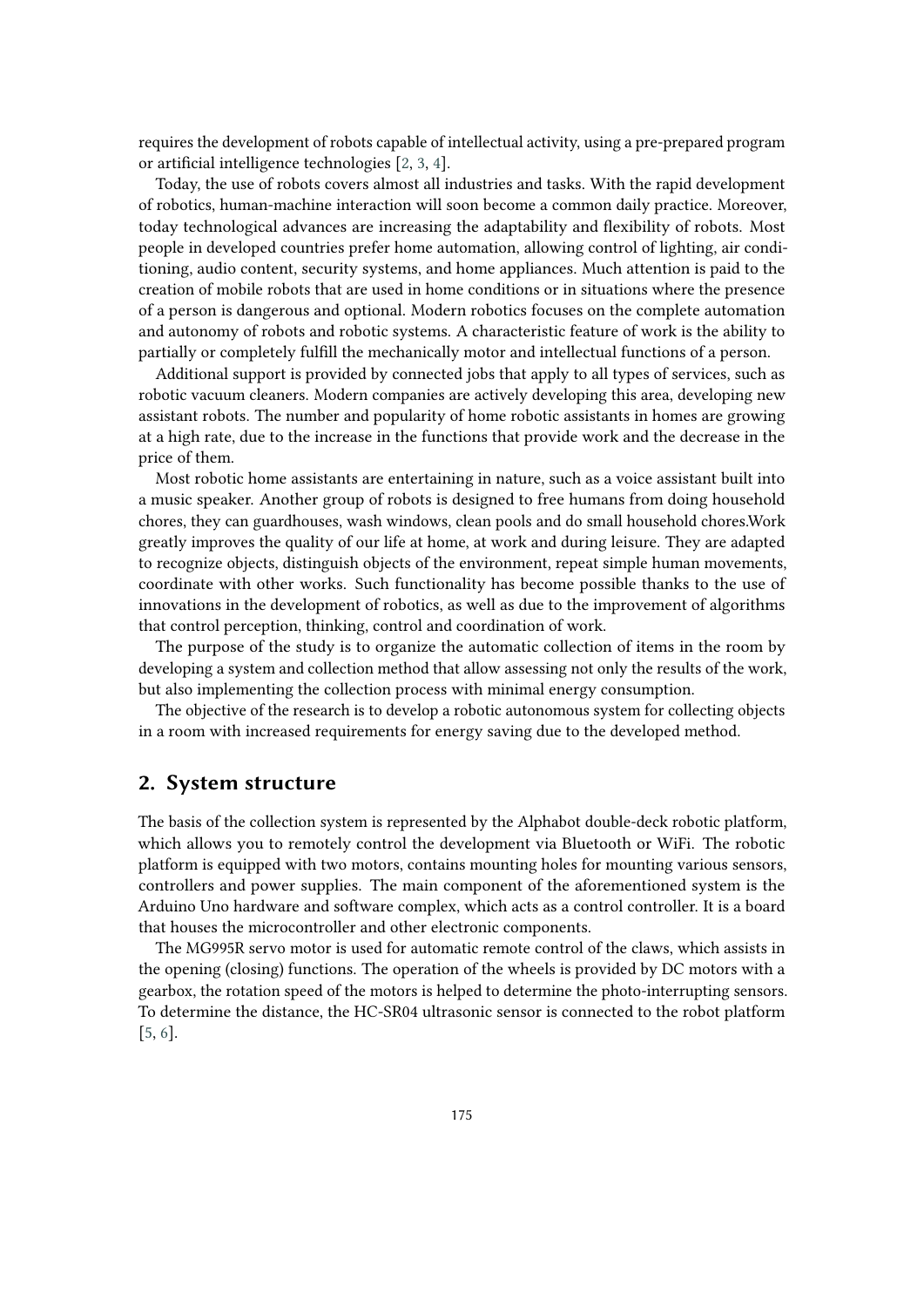The robotic claw is made of light metal. The claw opens approximately 55 mm and, depending on the servo used, can lift heavy objects.

The main connections to the Arduino board are shown in figure 1. In this case, the Board is connected in a standard way to the Alphabot platform, according to the documentation [\[5\]](#page-12-3).



**Figure 1:** Connections to the Arduino board.

Optimization of energy consumption in this work is considered from the point of view of minimizing the trajectory of the robot's movement. Changing the component base, in the future, is planned as the next stage of research in terms of energy consumption optimization.

#### **3. System operation**

For the effective functioning of the system, a method for collecting items from the floor of the room was developed, which allows collecting with minimal energy consumption. In order for the energy consumption to be minimal, it is necessary that the time of the task being performed is also minimal. This result can be achieved by moving the robot along the minimum path along the total distance.

Thus, the developed method of collecting objects from the floor is as follows. The room where the robot moves to collect items is a matrix of points, each of which is equal to the length of the robot platform with a claw. The robot is installed in those points where it can turn to the left. With the help of an ultrasonic sensor, it is determined how far it can travel forward, that is, to a wall or an object [\[7,](#page-12-5) [8\]](#page-12-6).

As soon as the system reaches the obstacle and it turns out to be a wall, then this point becomes a "basket" where objects will be collected. Then the robot makes a 180-degree turn and continues to go to the next obstacle. If there is an object on the way, he tries to grab it and, if successful, determines the shortest path to the "basket" from the point at which he stopped, and begins to move in this direction.

Having reached the point of collecting objects, he leaves the object and returns to the point where he picked it up, and continues to search for the following objects. If the robot was unable to grip the object, because the dimensions differ from the permissible parameters, it makes a detour around the object. When the robot reaches the other end of the room, it looks for the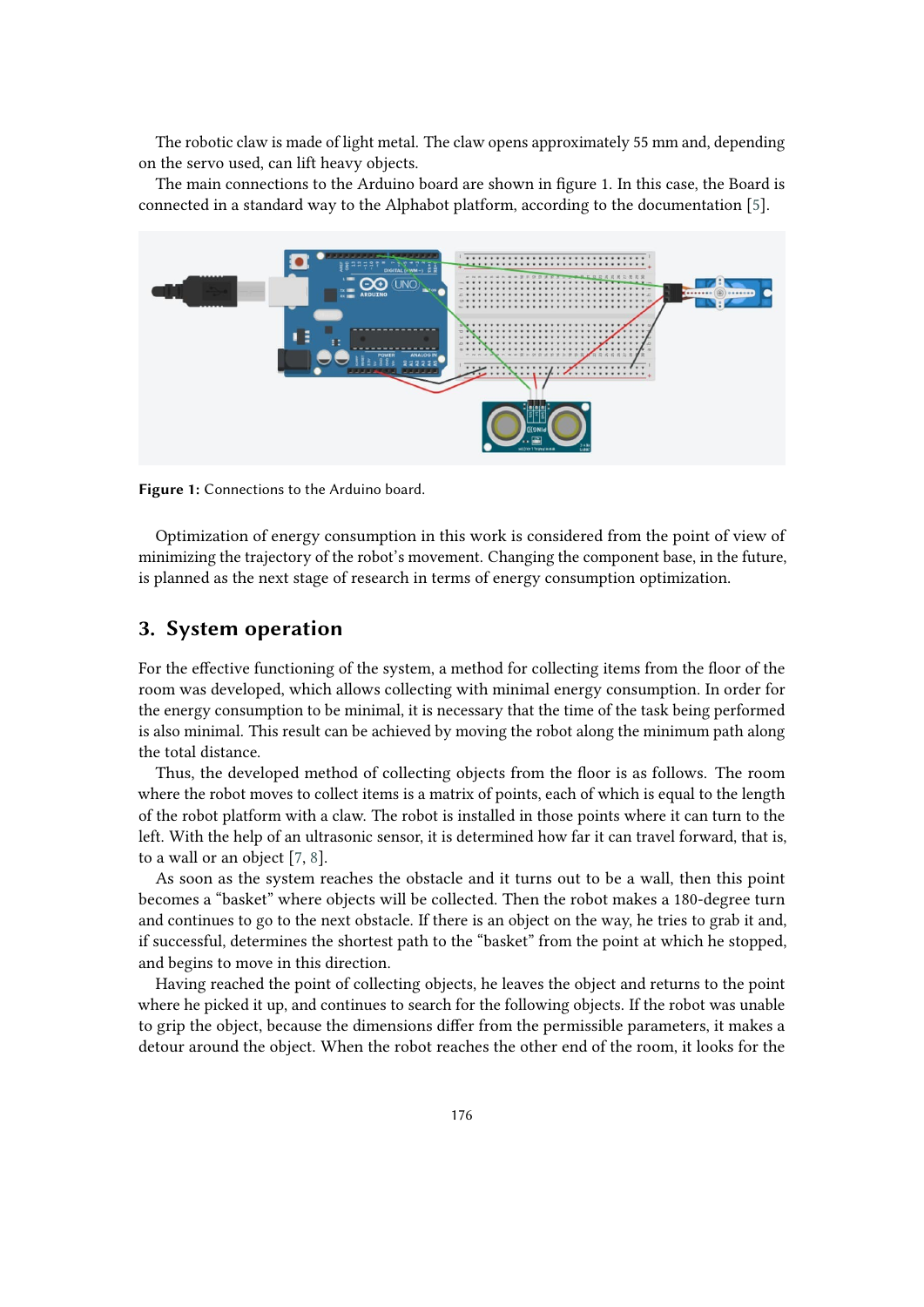shortest route back to the starting point. As soon as the robot is at the starting point of the room, it turns off.

The algorithm for the functioning of the system that implements the developed method of collecting items, based on the above, is as follows:

- 1. The robot scans the distance to the obstacle using an ultrasonic sensor.
- 2. The robot moves towards an obstacle.
- 3. Having stopped at an obstacle, the object is gripped: the claw opens, the robotic platform travels 4 cm and the claw is closed.
- 4. The robot moves backward 8 cm and checks the distance:
	- if the distance does not change and the "basket" is indicated, then go to step 8;
	- if the distance does not change and the "basket" is not indicated, then the robot turns in place by 180 degrees, moves to the wall with the help of obstacle sensors and makes a reverse turn;
	- if the distance changes and the "basket" is indicated, then go to step 6;
	- if the distance changes and the "basket" is not indicated: the robot defines this point as a collection point. Then step 6 is performed.
- 5. The robot opens the claw, moves forward 4 cm, closes the claw. Then step 9 is performed.
- 6. Turn left.
- 7. If the distance allows movement, a 90-degree turn is performed, then step 1 is performed, otherwise, the robot is at the end of the room: step 10 is performed.
- 8. The shortest path to the "basket" is determined. A movement is made towards it and step 5 is carried out.
- 9. The shortest path to the capture point of the object is determined. When the robot arrives at this point, step 1 is performed.
- 10. The shortest path to the starting point is determined.
- 11. The movement to the starting point is carried out, and the robot finishes its work.

### **4. Mathematical justification**

To prove that energy consumption will be minimal, with the smallest distance traveled by the robot and with the minimum number of devices, we will construct the following mathematical model.

First, let's prove that a device with fewer connected devices should use less power.

Let  $S$  – be the distance that the robot will cover when moving around the room, while collecting all possible objects. Then we will designate the energy that he will spend as  $E_{nn}$ . Value  $N$  – the number of connected devices powered from one source.

The energy of each  $i$ -th device is denoted as  $E_i,$  where  $i=(1,N).$  Then the energy that will be spent by the robot for the entire path traveled is determined as follows:  $E_{np} = \sum^{N}$  $E_i$ .

1 Considering that the value  $E_i$  cannot be less than zero, then according to the mathematical law of additivity, the lower the value of the energy of the  $i$  devices  $E_i,$  the lower the value of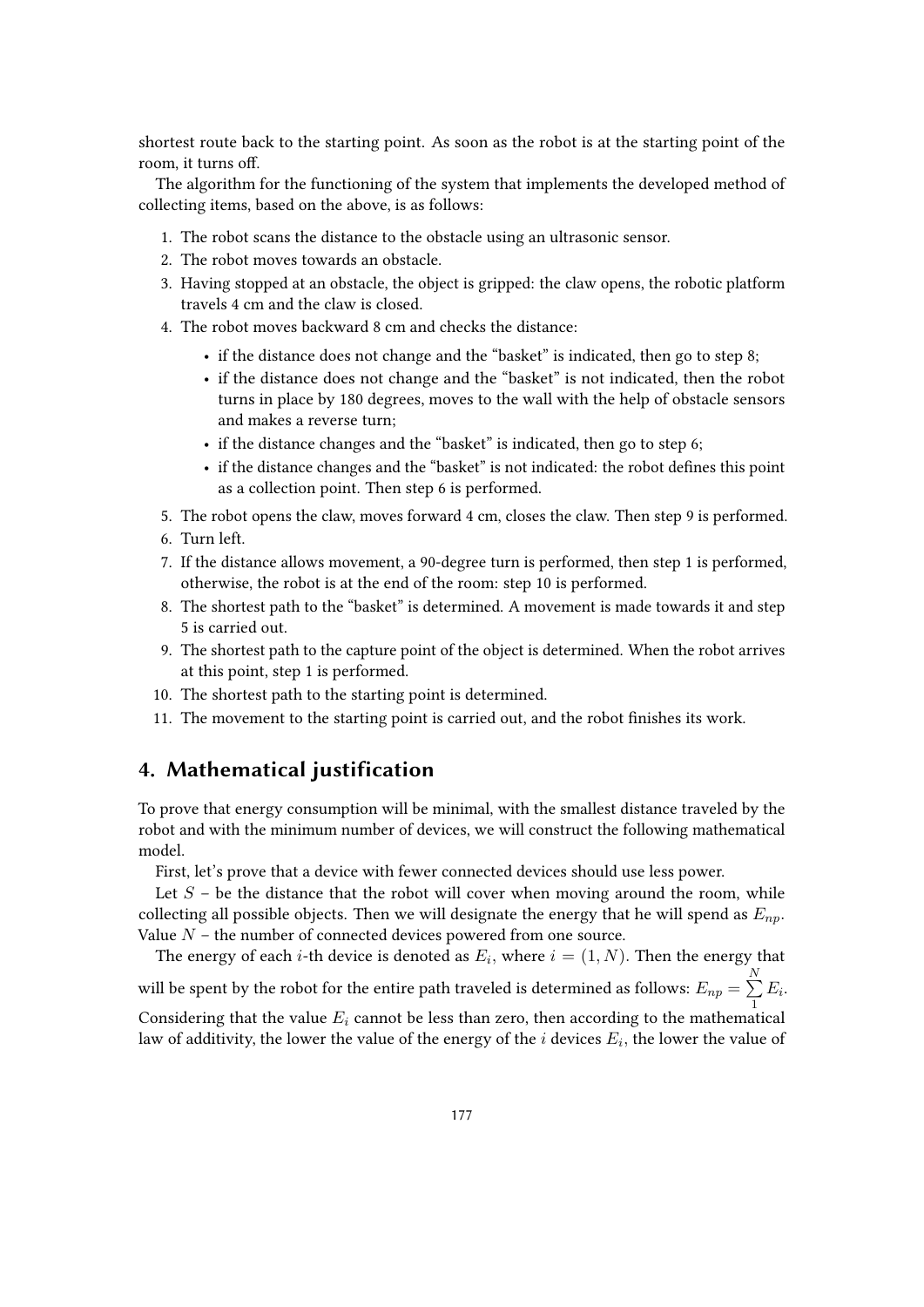the energy that is spent by the robot while covering the entire distance  $E_{np}$ . This means that the fewer devices connected to the robotic platform, the less energy they will spend during a certain operating time. Thus, it has been proved that the device developed in this scientific work meets the requirements of energy saving.

Secondly, we will prove that the energy consumption will be the least, with the minimum distance traveled by the robot. Suppose that the robot moves uniformly, because the time for gripping the object does not depend on the path of movement of the robot, but remains unchanged regardless of which path was traversed by the robot. Then the following formula for determining the distance is valid:  $S = vt$ , where  $t$  – the time during which the movement is carried out at a given speed of robot  $v$ .

Then  $v = \frac{S}{t}$  $\frac{S}{t}.$  Taking into account the energy of motion  $E=\frac{mv^2}{2}$  $\frac{uv^2}{2}$ , we get that  $E = \frac{m\left(\frac{S}{t}\right)^2}{2}$  $rac{t}{2}$ . This means that the less the path traveled by the robot, the less energy will be spent by the device. Which it was necessary to prove. Thus, at this point of work, it was proved that the developed system meets the requirements of energy saving and has significant advantages in this.

#### **5. Analysis of similar systems**

Minimizing energy costs is always an urgent problem. Many scientists are dealing with this issue, and among robotics, not least. Naturally, there are many studies on similar topics, some of which can be considered as distant analogs of the developed system.

So, for example, Taniguchi et al. [\[9\]](#page-12-7) considers autonomous planning based on spatial concepts for guidance in the house using service robots. To complete the tidying task, the robot must recognize the environment, evaluate objects to clean while moving, and determine where to place objects in three-dimensional (3D) space.

The proposed tidy up planning method is formulated to first select the object whose tidied place is the most defined. In the spatial concept model learned in the tidied environment, the likelihood is the highest when each object position is tidied. Therefore, when tidying up one object from scattered objects, the object with the highest likelihood is selected first. In this study, tidying up implies moving the positions of the observed objects to increase the likelihood of the spatial concept mode.

First, the robot detects cluttered objects while moving. Next, if multiple scattered objects are detected, the robot decides on an object and a place to be tidied up. The robot estimates simultaneously the order and positions of the objects to tidy up from the multiple objects it observed in the cluttered environment. Moreover, the robot can determine if the tidied position of the object is unknown from Equation. If unknown, the robot can ask where to move the object.

Finally, the robot performs motion planning. After both estimating the tidied positions and planning the object order by Equation, the robot is required to accurately manipulate the objects to move them. The developed system uses the MoveIt! framework for the motion planning of the robot arm when grasping an object. Furthermore, the robot moves to the appropriate search positions while performing self-localization based on its map and observations.

When the robot finishes tidying an object, the state of the other objects may have changed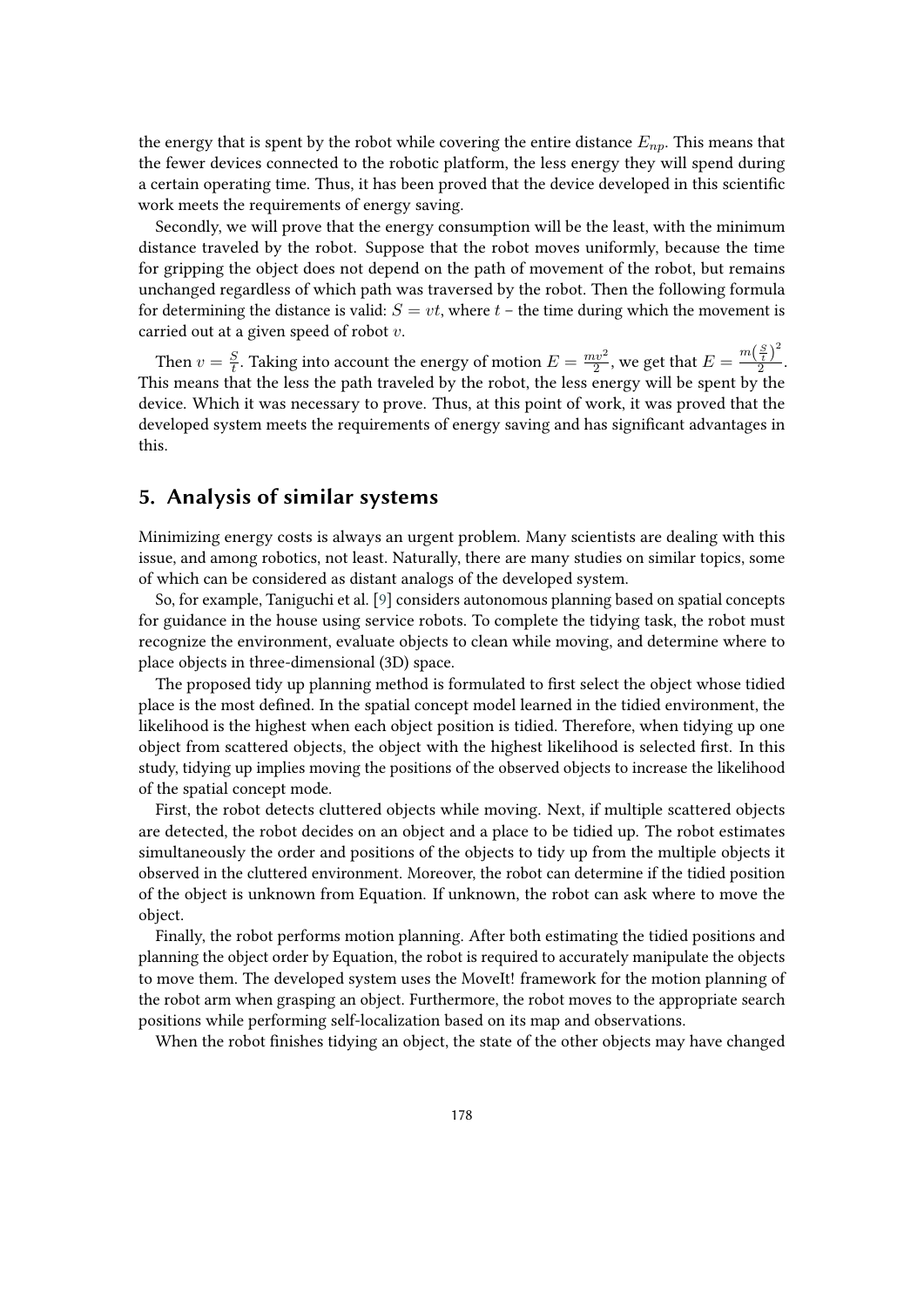owing to external factors. To deal with such scenarios, it is possible to sequentially plan the tidy up task by redoing the object detection after tidying each object.

Approach is divided into learning and planning phases. In the learning phase, the robot observes the tidied environment. Spatial concepts are formed from observed data regarding objects and their 3D positions by multimodal learning. In the planning phase, the robot observes scattered objects in the environment, and estimates the order and positions of objects to be tidied up based on the spatial concepts formed in the learning phase.

According to the above flow, the robot tidies up a selected object to the target position repeatedly. In the case of an unknown object, the robot tidies it up by asking the user about its place name.

In contrast to the developed system, the reduced one is much more advanced, a robot that has undergone machine learning scans the surrounding space using a camera and builds the shortest paths based on the data obtained and built-in algorithms. On the one hand, such a system is more profitable in terms of finding goals and shortest paths in advance, on the other hand, it requires much higher development costs, in contrast to the one given in the article.

In a large number of works, the construction of trajectories for robots with obstacle detection is considered. So, for example, in work [\[10\]](#page-12-8) for the study of space, an algorithm is used, based on the algorithms of the robot's movement "Spiral" and "Movement along the wall".

Algorithm "Spiral" is a movement along a circle with increasing radius. "Movement along the wall" is an algorithm in which the robot moves along the perimeter of space. Unlike the "Spiral" algorithm, in this algorithm the robot can go around obstacles. The proposed algorithm for learning a mobile robot in order to detect obstacles is a modified combination of the two algorithms described above. The learning algorithm consists of three parts. The first part can be called the main one – it is an algorithm for passing one circle (figure 2). The robot begins its exploration of space from a possible perimeter, and with each circle it narrows it down to a radius less by one. In order for the robot to narrow the radius with each passed circle, the second part of the algorithm is needed – the algorithm for starting the study of a new circle (figure 3).

After the end of the movement according to this algorithm, the robot needs to check the space for unexplored areas (figure 4). In the case when there are few obstacles and their shape is simple, the robot explores the space in one pass. Otherwise, there will be dark areas unknown to the robot. To prevent the robot from spending a lot of time on the way to such a site, it is necessary to use the algorithm for finding the shortest path. There are many obstacle avoidance algorithms. The most efficient is Dijkstra's algorithm if we consider the classical algorithms for solving the problem.

In [\[11\]](#page-12-9), to solve the trajectory planning problem, an approach is used based on artificial neural networks of Hopfield, which belongs to intelligent algorithms – fuzzy and genetic algorithms, the main advantage of which is the speed of calculation with a moderate load on onboard computing complexes. However, the use of the specified mathematical apparatus imposes significant restrictions on the minimum system requirements of the MR computing platform, which excludes the possibility of implementing the method on devices with limited computing resources. For example, AVR or STM microcontrollers with a processor capacity of less than 32 bits, which are also a significant drawback.

Based on everything discussed above, we can conclude that the developed system is really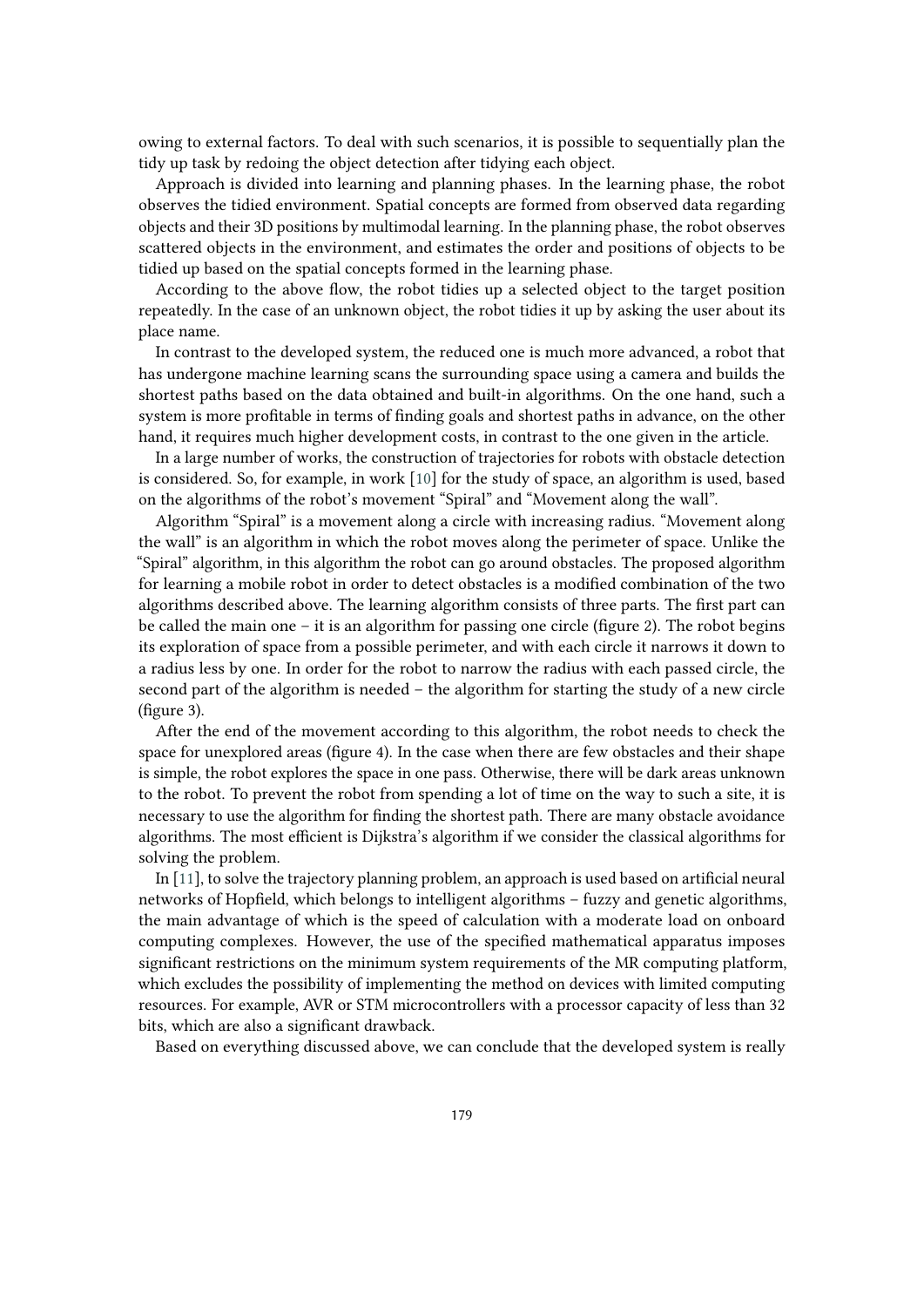

**Figure 2:** Algorithm for passing one circle.

relevant, having no exact analogs and showing an advantage over others for the set goals.

## **6. System implementation**

By connecting the Arduino board to power, the firmware starts to actively execute. The microcontroller is configured so that the bootloader is responsible for the control functions at system startup. First, the loader checks for 1-2 seconds, the user will not start sending a new program. If the reprogramming process is started, the sketch is loaded into memory and control is transferred to it. If there are no new programs, the loader executes the previously saved program [\[12\]](#page-12-10).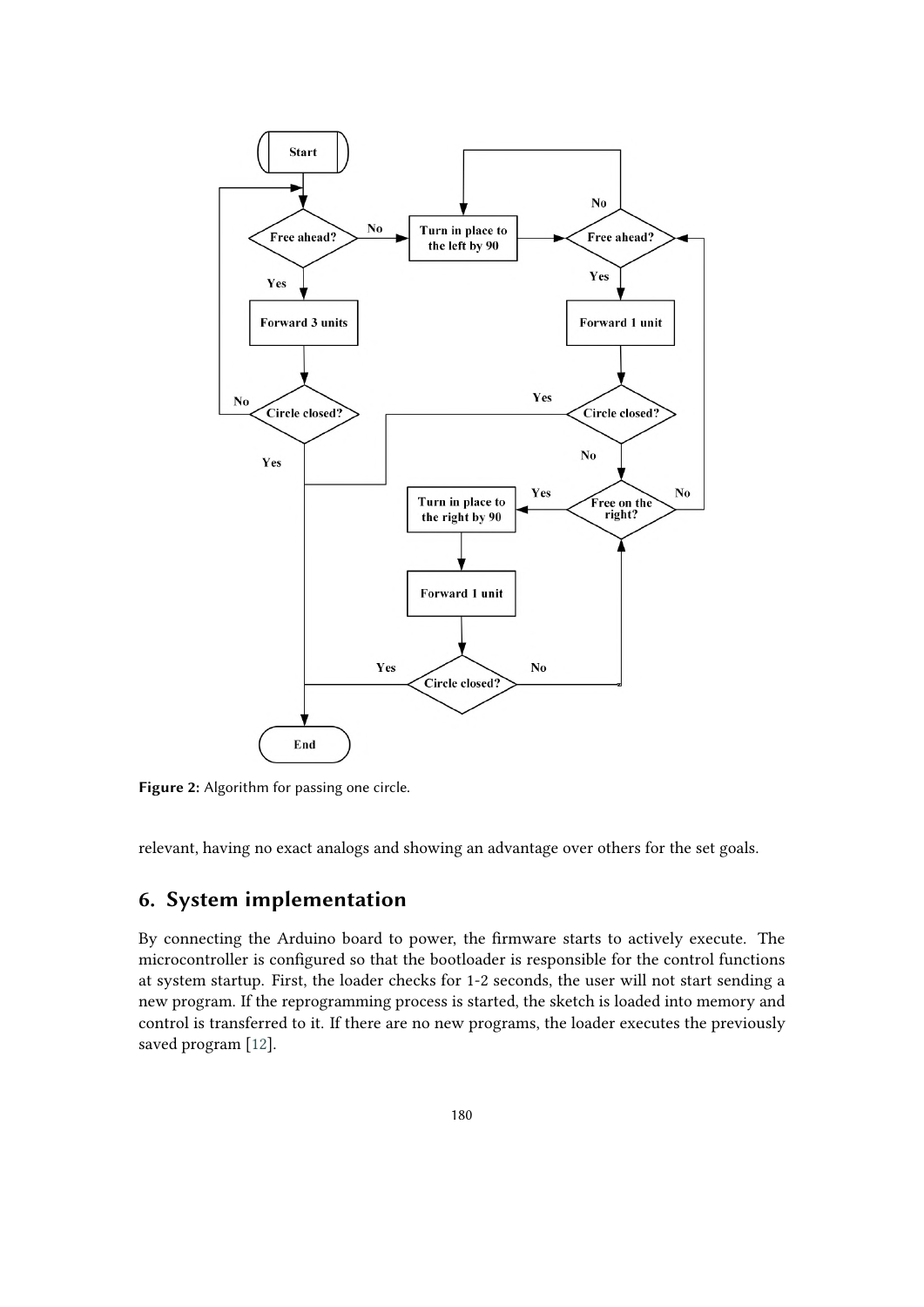

**Figure 3:** Algorithm for starting the study of a new circle.



**Figure 4:** Algorithm for check the space for unexplored areas.

After starting the execution of the program, the Arduino performs a number of routine operations of initializing and setting up the environment, and only then proceeds to execute the same code that is contained in the sketches. Thus, Arduino eliminates the need to remember all the details of the microprocessor architecture and concentrate on the tasks at hand.

The robotic platform contains a large number of sensors and actuators, which can be controlled by the AlphaBot.h library, which can be downloaded from the official AlphaBot website [\[13\]](#page-12-11). The instance used to send commands from the sketch is Car1, and the method implemented by the sketch is: SetSpeed(), Forward(), Brake(), Backward(), Left(), Right(), LeftCircle(), RightCircle(), MotorRun().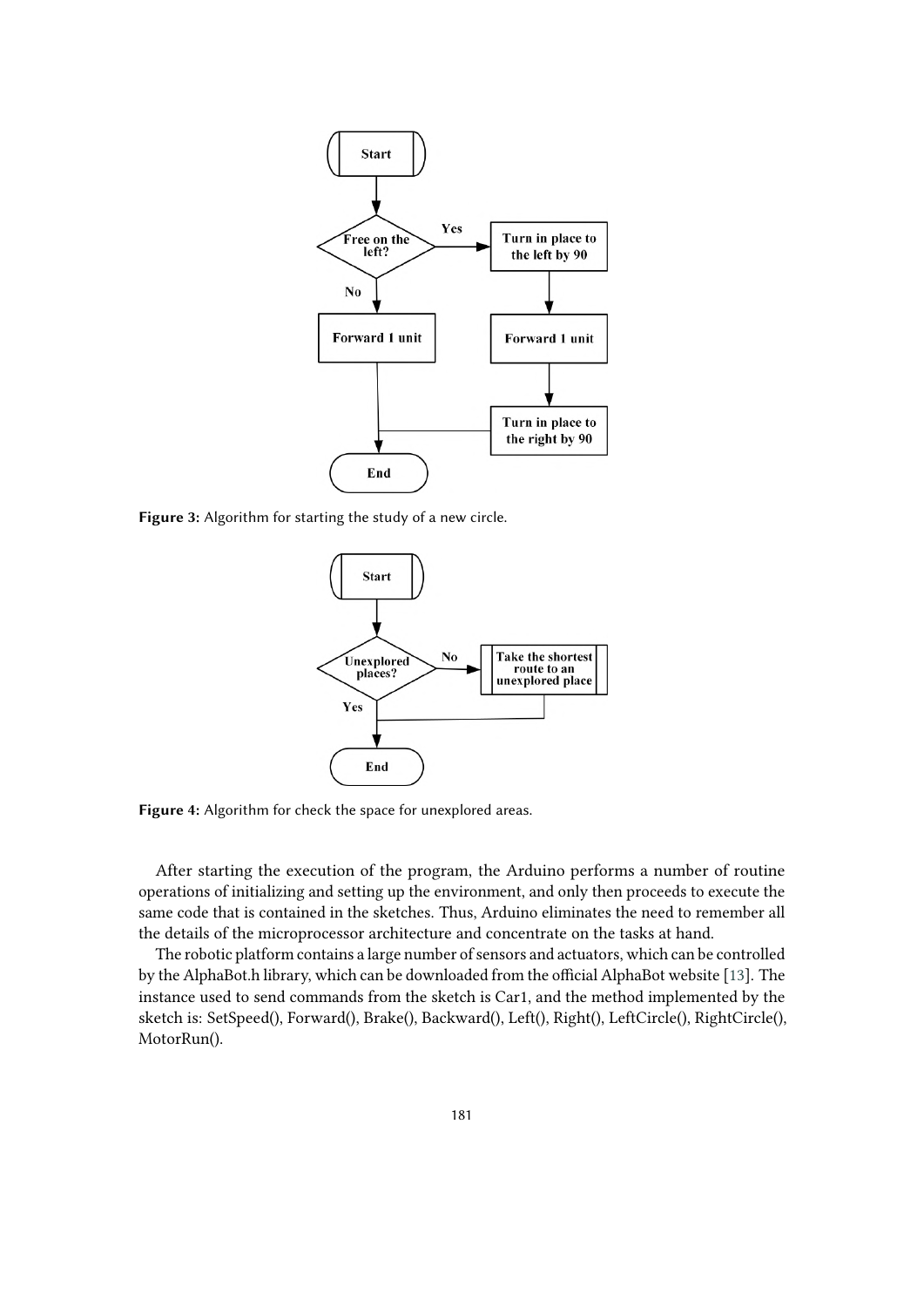A set of functions for controlling a servo drive is provided by the Servo.h library:

- servo.attach() indicates the pin to which the servo control wire is connected;
- servo.write() set the turning angle:
- servo.writeMicroseconds(uS) a value is passed to control the servowrite in microseconds (uS), setting the rotation angle to this value;
- servo.read() reads the current angle of rotation of the servo;
- servo.attached() determines if there is a binding to the servo via pin;
- servo.detach() disconnect a pin from the Servo library.

By downloading the program, the Arduino allows the code to participate in the initialization of the system. To do this, the microcontroller is given commands that it will execute at the time of the boot and will no longer return to them (that is, these commands are executed only once at system startup). And it is for this purpose that a block is allocated in the program in which such commands are stored – void setup() [\[14,](#page-12-12) [15\]](#page-12-13). In the function, the necessary properties are set for connecting the configuration of the ultrasonic sensor, setting the speed of the robot, specifying the pin for connecting to the servo drive.

```
void setup()
{
ProximityConfig();
UltrasonicConfig();
myservo.attach(9);
Serial.begin(9600);
Car1.SetSpeed(150);
}
```
Variables that are used in the program for the functioning of the robot:

- run to set the start of the robot's functioning;
- side to determine the side to which the robot is returning;
- distance to determine the distance to the obstacle at the present time;
- spacing to save the old value of the distance to the obstacle;
- cart to determine the presence of a "basket";
- pos last point to save the distance to the point where the object was taken;
- time turn to save the time for which the reversal is carried out;
- pos cart to save the distance to the "basket".

Be sure to after setup() there is a loop() function – the entry point to the program, which ensures the execution of commands while the Arduino board is turned on. This function contains all commands that will be executed cyclically. Starting from the first command, the microcontroller performs all subsequent steps to the very end and immediately returns to the beginning to repeat the same instruction. Checking the distance in the program is performed by the check distance() function. It allows you to check the driving distance in the range from 2 to 30 cm.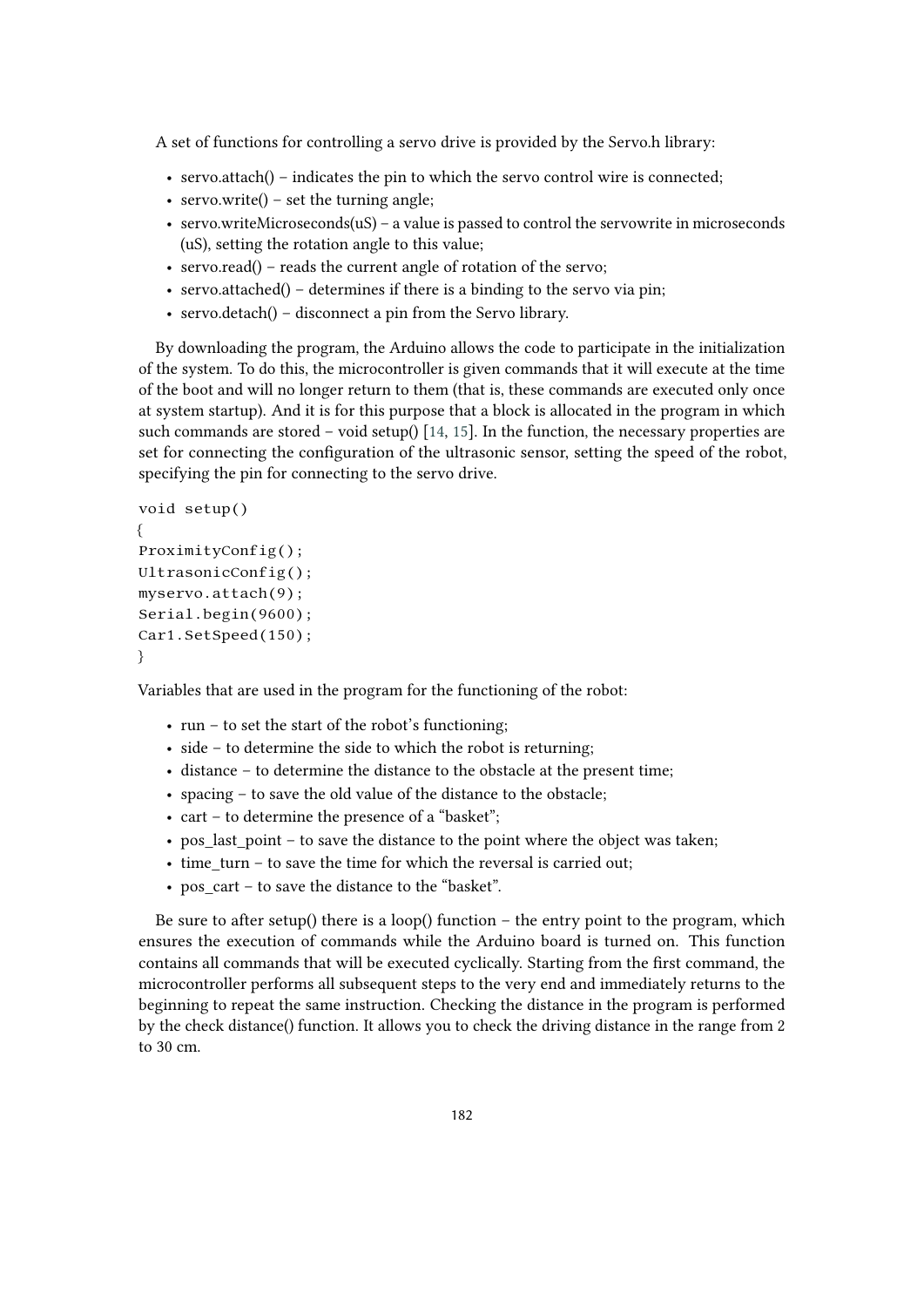```
int check_distance()
{ if((1 <b>Distance</b>) &amp; (Distance <b>38</b>)){ return false;
  \} else { return true; } }
```
The capture of objects is carried out by the Servo() function.

```
void Servo()
{
for (pos = 0; pos <= 180; pos += 1) {
myservo.write(pos);
delay(15);}
delay(1000);
Distance_test();
spacing = Distance;
Car1.MotorRun(10,10);
Car1.Brake();
delay(1000);
Car1.MotorRun(0,0);
Car1.Brake();
for (pos = 180; pos >= 0; pos -= 1) { myservo.write(pos);
delay(15);
}
}
```
A cycle is started that opens the claw 180 degrees. Next, a delay is called to start the motors. The robot moves forward 4 cm. The next cycle is responsible for closing the claw.

The object check() function checks the delight of the subject.

```
int object_check()
{
Distance_test();
if (spacing > Distance)
{
return true;
} else {
return false }}
```
If the distance to the object is less than the value of the distance that was before the capture, then it is considered that the object was taken by the robot. Otherwise, the object defines the wall.

To leave an item in the "basket", the program calls the leave\_object() method. Obstacle sensors are controlled by the sensor check() function. The movement of the robot backward is set and a cycle is performed until the sensors notify about the object. Upon completion, the system performs a 180-degree turn in place.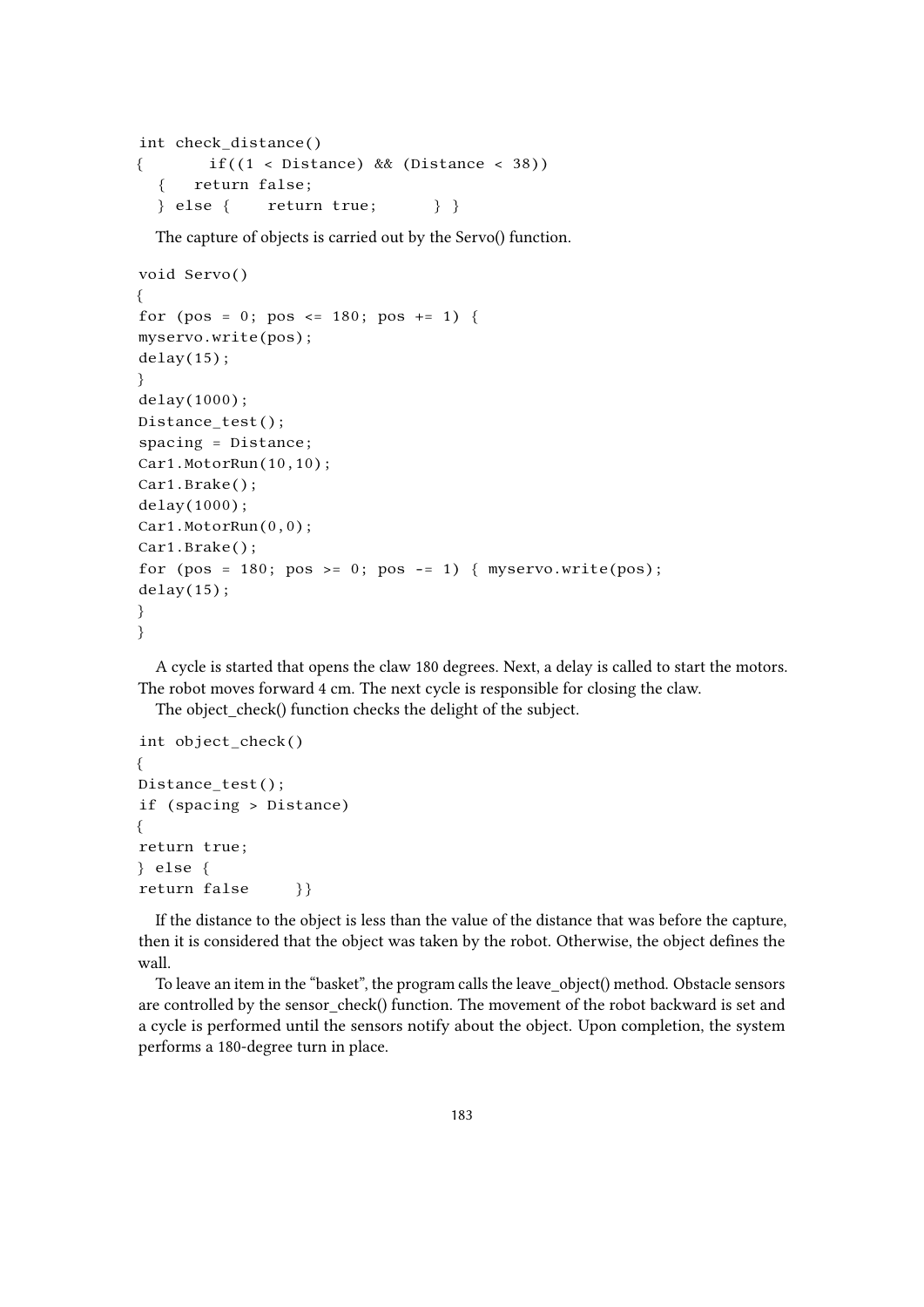```
void sensor_check()
{
Car1.Motor(-150,-150);
Car1.Brake();
    while(true)
    {
RSensor = digitalRead(RSensorPin); LSensor = digitalRead(LSensorPin);
if (LSensor == HIGH && RSensor == HIGH)
\{ \text{Car1.Motor}(0,0);Car1.Brake();
delay(1000);
Car1.RightCircle(2000);
Car1.Brake();
break;
}}}
```
The Distance test() function writes the distance to the obstacle in the Distance variable.

```
void Distance_test()
{
  digitalWrite(TRIG, LOW);
  delayMicroseconds(2);
  digitalWrite(TRIG, HIGH);
  delayMicroseconds(10);
  digitalWrite(TRIG, LOW);
  float Fdistance = pulseIn(ECHO, HIGH);
  Fdistance = Fdistance / 58;
  Distance = Fdistance;
}
```
The definition of the shortest path to the "basket" is provided by the road to busket() function. Changing side determines the side to return to  $(1 - left, 2 - right)$ .

The road to last point() function returns the work to the point along the shortest path where the item was taken.

To return to the starting position of the work, the road to start point() function is called.

The turn() function determines the side in which to turn and carries out movement in a certain direction.

```
int turn(){
if (side == 1) {
Car1.RightCircle(1000);
Car1.Brake();
Distance_test();
if (check_distance() == true) {
Car1.RightCircle(1000);
```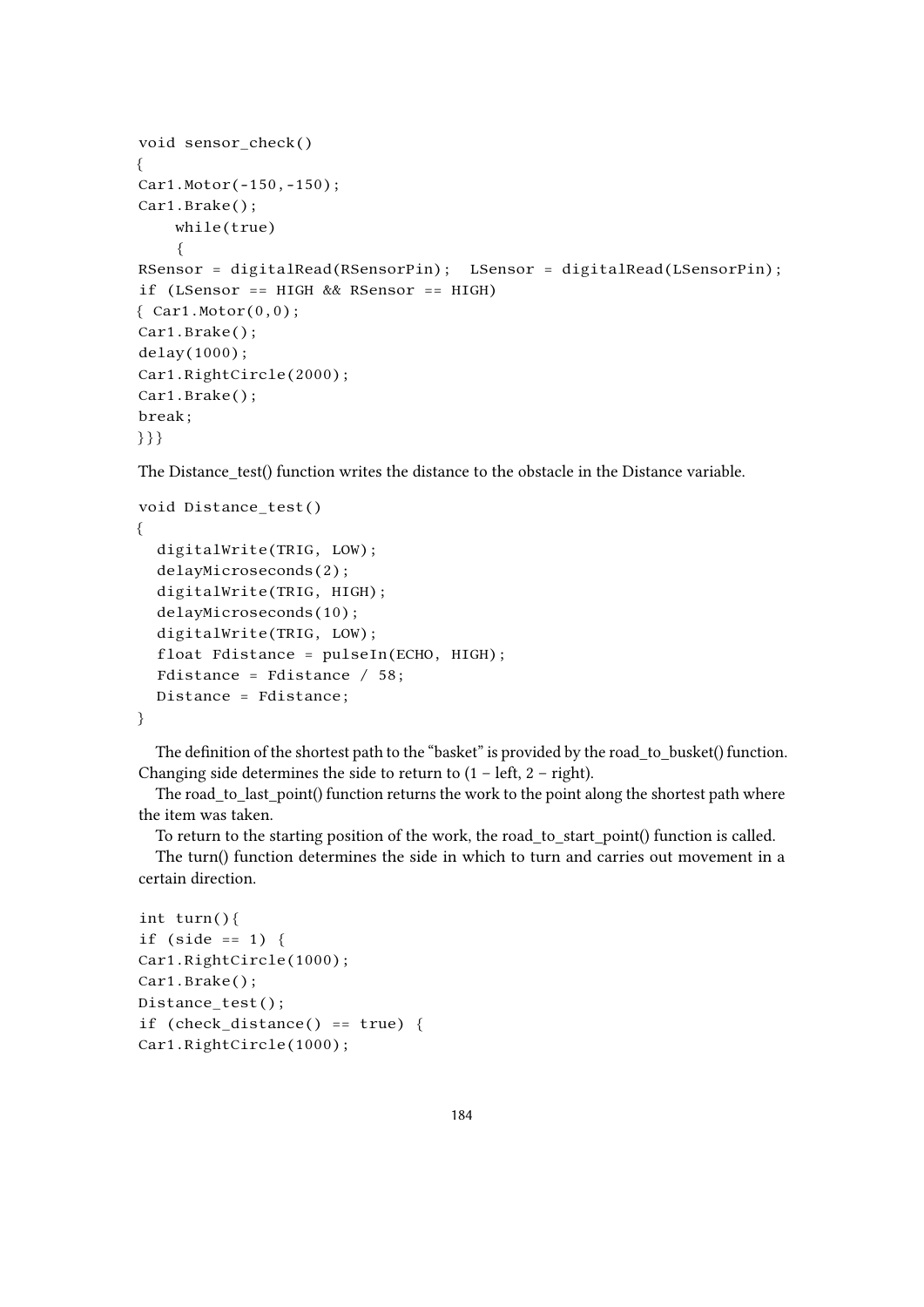```
Car1.Brake();
side = 2;return true;
} else {
return false;
}} else {
Car1.LeftCircle(1000);
Car1.Brake();
Distance_test();
if (check_distance() == true) {
Car1.LeftCircle(1000);
Car1.Brake();
side = 1;return true;
} else {
return false; }}}
```
### **7. Conclusion**

On the basis of the Arduino family platform, an object collection system was created that is able to: estimate the distance to an obstacle using an ultrasonic sensor; perform the movement to a given point; grab an object no larger than 5.5 cm; deliver the item to the item collection point; determine the shortest path to a certain point. The movement to the right is performed in the same way as the algorithm of movement to the left.

There are limitations associated with the use of an ultrasonic distance sensor:

- 1. Partial displays can distort the measurement results (this can be caused by curved or inclined surfaces with respect to the direction of emission of the signal).
- 2. Objects made of sound-absorbing, insulating materials, with a woolen surface can weaken the signal.
- 3. The size of the object affects the signal quality. The smaller it is, the weaker the reflected signal.
- 4. High humidity (rain, snow) contributes to signal distortion.

The system can be improved with a movable ultrasonic sensor stand, which will help determine the width of the object in order to calculate the distance to avoid an obstacle.

The scientific novelty of the work lies in the fact that a new method of collecting objects in the room and a system have been developed that allows organizing the collection process with minimal energy consumption.

The practical significance of the work lies in the fact that the software has been developed, which makes it possible to assess the adequacy and effectiveness of the developed method in the real work of the system.